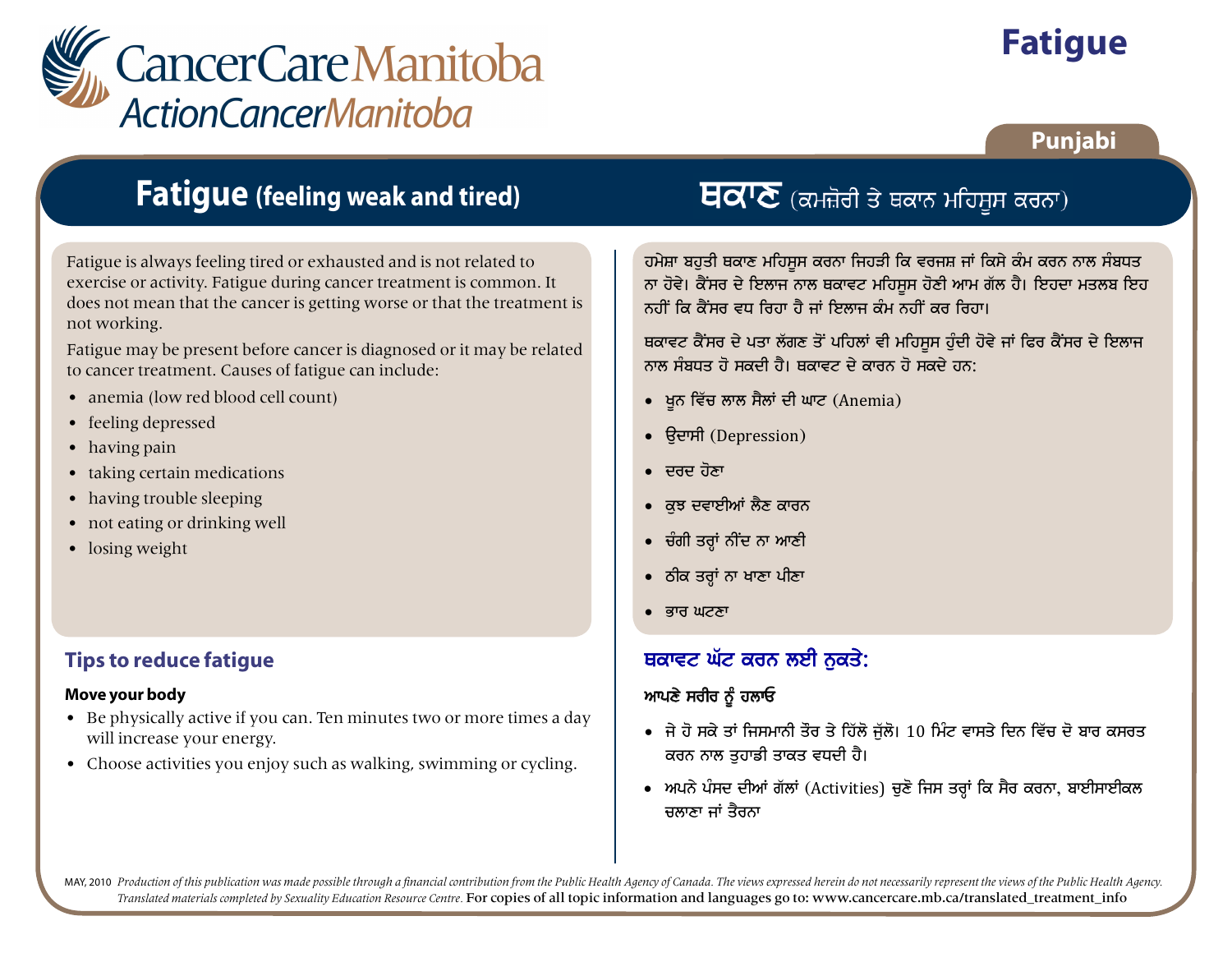

# **Fatigue (feeling weak and tired) ਵਿੱਚ ਇੱਕੋਮੋ ਦੇ ਪ**ਰਮਜ਼ੋਰੀ ਤੇ ਥਕਾਨ ਮਹਿਸੂਸ ਕਰਨਾ)

- Be active when you feel you have the most energy.
- Learn your limits. Do not get overtired.

#### **Sleep and rest**

- Rest when you feel tired.
- Nap during the day if you need to. Limit nap time to one hour.
- Try to relax before bedtime. Have a warm bath or sit quietly and listen to music.
- Try to go to bed at the same time.

#### **Nutrition**

- Try eating five to six small meals a day instead of three large ones. This provides your body with more energy throughout the day.
- Have foods available that require little preparation such as: frozen meals, canned soup and fish, eggs, cereal bars, crackers, yogurt and pudding cups.
- Drink plenty of fluids such as juice, milk and water.
- Try ready to drink liquid nutritional supplements (e.g. Boost, Ensure).

**Punjabi**

- ਜਦ ਤੁਹਾਡੇ ਵਿੱਚ ਜ਼ਿਆਦਾ ਚੁਸਤੀ ਹੋਵੇ ਉਦੋ ਚੱਲੋ ਫਿਰੋ।
- ਆਪਣੀ ਹੱਦ ਨੂੰ ਪਛਾਣੋ ਤਾਂ ਕਿ ਜ਼ਿਆਦਾ ਥਕਾਵਟ ਨਾ ਹੋਣ ਦਿਉ

#### ਸੌਣਾ ਤੇ ਆਰਾਮ ਕਰਨਾ।

clwxw jW qYrnw

- ਜਦੋਂ ਥਕਾਵਟ ਮਹਿਸੁਸ ਹੋਵੇ ਤਾਂ ਆਰਾਮ ਕਰੋ
- ਦਿਨ ਵੇਲੇ ਜੇ ਲੋੜ ਮਹਿਸੁਸ ਹੋਵੇ ਤਾਂ ਸੌਂ ਜਾਓ।ਦਿਨ ਵਿੱਚ ਘੰਟੇ ਤੋਂ ਵਧ ਨਾ ਸੌਂਵੋ।
- ਬਿਸਤਰੇ ਵਿੱਚ ਜਾਣ ਤੋਂ ਪਹਿਲਾਂ ਸ਼ਾਂਤ ਹੋਣ ਦੀ ਕੋਸ਼ਿਸ ਕਰੋ। ਗਰਮ ਪਾਣੀ ਨਾਲ ਨਹਾਓ ਜਾਂ ਚੱਪ-ਚਾਪ ਬੈਠੋ ਜਾਂ ਸੰਗੀਤ ਸਣੋ।
- *ਕੋ*ਸਿਸ ਕਰੋ ਕਿ ਸਿਸਤਰੇ ਵਿੱਚ ਰੋਜ਼ ਉਸੇ ਵਕਤ ਜਾਓ।

#### ਖਰਾਕ:

- ਕੋਸ਼ਿਸ ਕਰੋ ਕਿ ਦਿਨ ਵਿੱਚ ਤਿੰਨ ਵਾਰ ਪੂਰਾ ਖਾਣਾ ਖਾਣ ਦੀ ਬਜਾਏ ਪੰਜ ਜਾਂ ਛੇ ਵਾਰ ਦਿਨ ਵਿੱਚ ਥੋੜਾ-ਥੋੜਾ ਖਾਓ। ਇਸਦੇ ਨਾਲ ਤੁਹਾਡੇ ਸਰੀਰ ਨੂੰ ਬਹੁਤ ਤਾਕਤ ਮਿਲਦੀ ਹੈ।
- ਐਸੇ ਭੋਜਨ ਆਪਣੇ ਕੋਲ ਰੱਖੋ ਜਿਨਾਂ ਨੂੰ ਤਿਆਰ ਕਰਨ ਵਿੱਚ ਬਹੁਤੀ ਖੇਚਲ ਨਹੀ ਕਰਨੀ ਪੈਂਦੀ। ਜਿਸ ਤਰ੍ਹਾ ਕਿ : ਡੱਬਿਆਂ ਦੇ ਸੁਪ, ਮੱਛੀ, ਅੰਡੇ, ਸੀਰੀਅਲ ਦੇ ਬਿਸਕੂਟ, ਕਰੈਕਰਜ਼, ਦਹੀਂ, ਕਸਟਰਡ ਤੇ ਹੋਰ ਫਰੋਜ਼ਨ (Frozen) ਖਾਣੇ।
- ਪੀਣ ਵਾਲੀਆਂ ਚੀਜ਼ਾਂ ਜਿਸ ਤਰ੍ਹਾਂ ਕਿ ਜੂਸ, ਦੁੱਧ ਤੇ ਪਾਣੀ ਆਦਿ ਦੀ ਵਰਤੋਂ ਜ਼ਿਆਦਾ ਕਰੋ।
- ਜ਼ਿਆਦਾ ਤਾਕਤ ਵਾਲੇ ਤਰਲ ਪਦਾਰਥ ਜਿਸ ਤਰ੍ਹਾਂ ਕਿ ਬੁਸਟ, ਐਨਸ਼ਿਓਰ ਆਦਿ ਪੀਓ।

MAY, 2010 Production of this publication was made possible through a financial contribution from the Public Health Agency of Canada. The views expressed herein do not necessarily represent the views of the Public Health Ag *Translated materials completed by Sexuality Education Resource Centre.* For copies of all topic information and languages go to: www.cancercare.mb.ca/translated\_treatment\_info